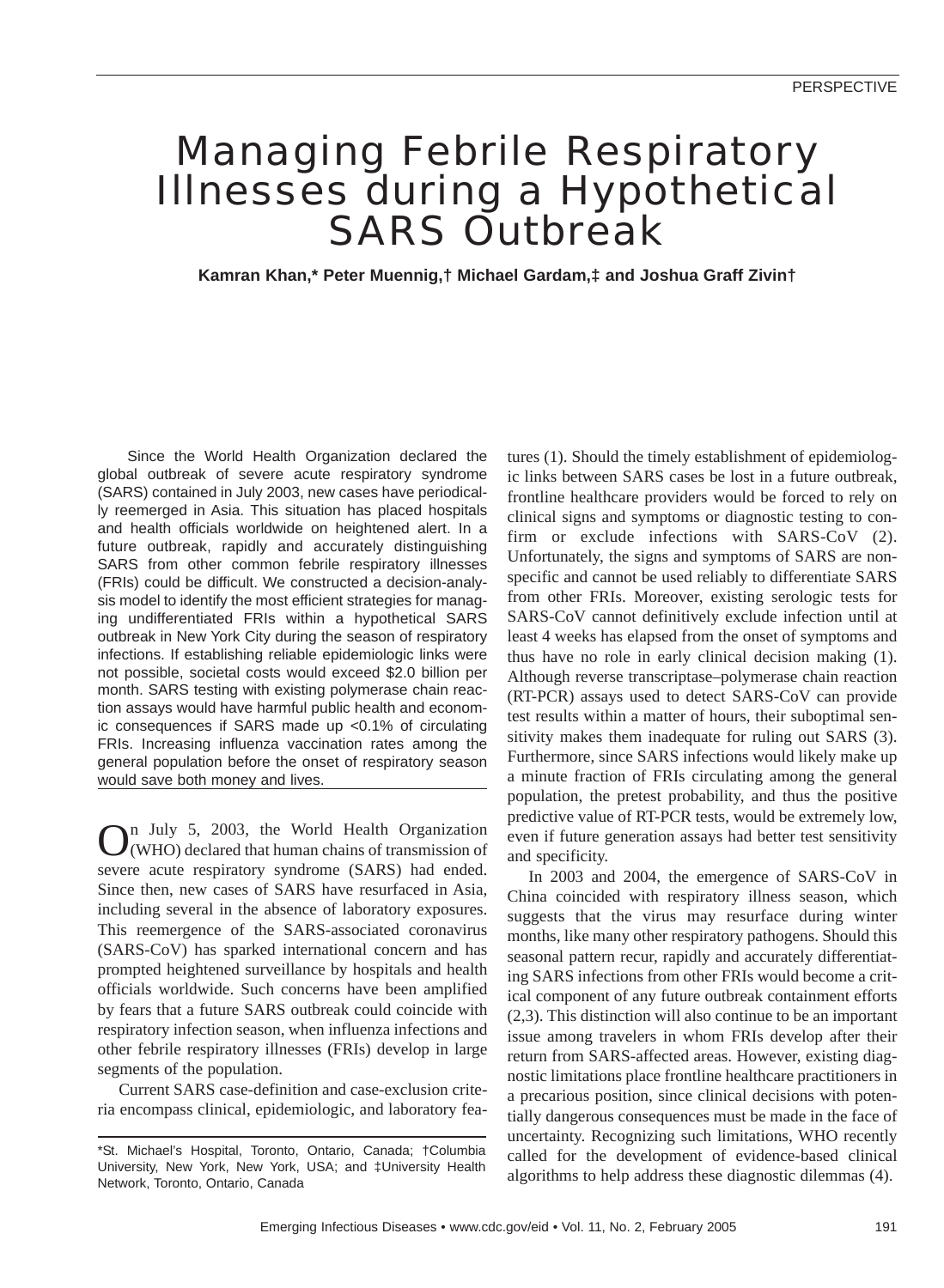## **Methods**

#### **Overview and Definitions**

A hypothetical cohort comprising all residents of New York City was entered into a decision-analysis model. The model is premised on a SARS outbreak during respiratory season where person-to-person transmission of SARS is documented and epidemiologic links between cases are poorly defined. The outbreak was designed to be consistent in size and duration with the Toronto outbreak (5). The analytic horizon of the analysis was defined as the expected lifetime of persons living in New York City during the 2004–2005 respiratory illness season. FRIs are defined herein as nonspecific infections caused by pathogens other than SARS-CoV for which the microbiologic origin cannot be determined on the basis of clinical grounds alone. The model was designed to identify the most effective and cost-effective uses of societal resources in managing FRIs of undetermined origin during a SARS outbreak.

The analysis was conducted in adherence with the reference case scenario as defined by the Panel on Cost-Effectiveness in Health and Medicine (6). All relevant costs and benefits were considered from the societal perspective of New York City, including those related to secondary transmission of SARS. Since costs and changes in health-related quality of life in the analysis were limited to a single respiratory season, no discounting was performed on these 2 parameters. However, all future years of life lost due to premature death from infections were discounted at an annual rate of 3%.

### **Decision-Analysis Model**

A decision-analysis model was constructed by using DATA 4.0 (TreeAge Software, Williamstown, MA, USA) that examined 2 competing strategies in the context of a SARS outbreak coinciding with respiratory season: 1) home isolation for persons with FRIs of undetermined origin, pending fever and symptom resolution for at least 24 hours and 2) outpatient diagnostic testing of FRIs to ascertain a microbiologic diagnosis with subsequent test-driven management. A third complementary strategy entailing mass influenza vaccination among the general population before the onset of respiratory season was considered in conjunction with the above competing strategies.

Primary assumptions of the model were as follows: 1) epidemiologic linkages between SARS cases are not well defined; 2) SARS cannot reliably be distinguished from other FRIs on clinical grounds alone; 3) current SARS tests cannot definitively rule out infection early in the course of illness  $(1,7)$ ; 4) public nonadherence to home isolation guidelines during a SARS outbreak would be negligible (5,8); 5) positive SARS (RT-PCR) test requires isolation precautions pending confirmation of the diagnosis (2); 6) patients with confirmed SARS cases will be managed as inpatients pending resolution of the clinical illness; 7) patients with confirmed SARS cases require isolation precautions for 10 days after resolution of illness (2); 8) persons with FRIs of undetermined origin must be afebrile and symptom-free for 24 hours before returning to work; 9) negative SARS (RT-PCR) test alone will have no influence on SARS isolation precautions (2); 10) negative SARS (RT-PCR) test result combined with a positive test for another respiratory pathogen will result in the discontinuation of SARS isolation precautions (2); 11) in the absence of appropriate isolation precautions, persons with SARS will transmit infection to 3 additional persons (9,10); 12) SARS, influenza, respiratory syncytial virus, and community-acquired pneumonia are the primary causes of death from FRIs; 13) a future SARS outbreak would be managed by using existing healthcare infrastructure; and 14) no proven effective treatment for SARS currently exists.

A plausible range of high and low values for each variable was used to conduct sensitivity analyses, which examined the influence of parameter error on the results of the analysis. Selected variables in the model are listed in Tables 1 and 2.

### **Composition of FRIs**

We used nationally representative data  $(25,27)$  in conjunction with studies published in the medical literature (11,28–30) to derive our base estimates for an "average" respiratory season. In our model, the microbiologic origin of an FRI was categorized into 1 of 4 mutually exclusive groups: 1) SARS-CoV and coronaviruses OC43 and 229E; 2) influenza viruses A and B; 3) a panel of common respiratory pathogens, including respiratory syncytial viruses A and B, parainfluenza viruses 1–3, human metapneumovirus, *Bordetella pertussis*, *Chlamydia pneumoniae*, *Mycoplasma pneumoniae*, *Legionella pneumophila*, and *L. micdadei*; and 4) all other causes.

In our base-case analysis, we assigned the proportion of FRIs due to SARS to be 0.01%, which was estimated assuming a SARS outbreak of similar size and duration to the Toronto outbreak. The proportion of FRIs due to influenza was derived from 2 large observational studies conducted over multiple respiratory seasons (11,28) and was corroborated by dividing the expected proportion of the U.S. population who get influenza each season (25) by the proportion of the U.S. population having influenzalike infections (27). The proportion of FRIs due to the common respiratory pathogen panel listed above was estimated from the medical literature (29,30). In our base-case scenario, we estimated that approximately one third of FRIs would be due to influenza, one third would be due to the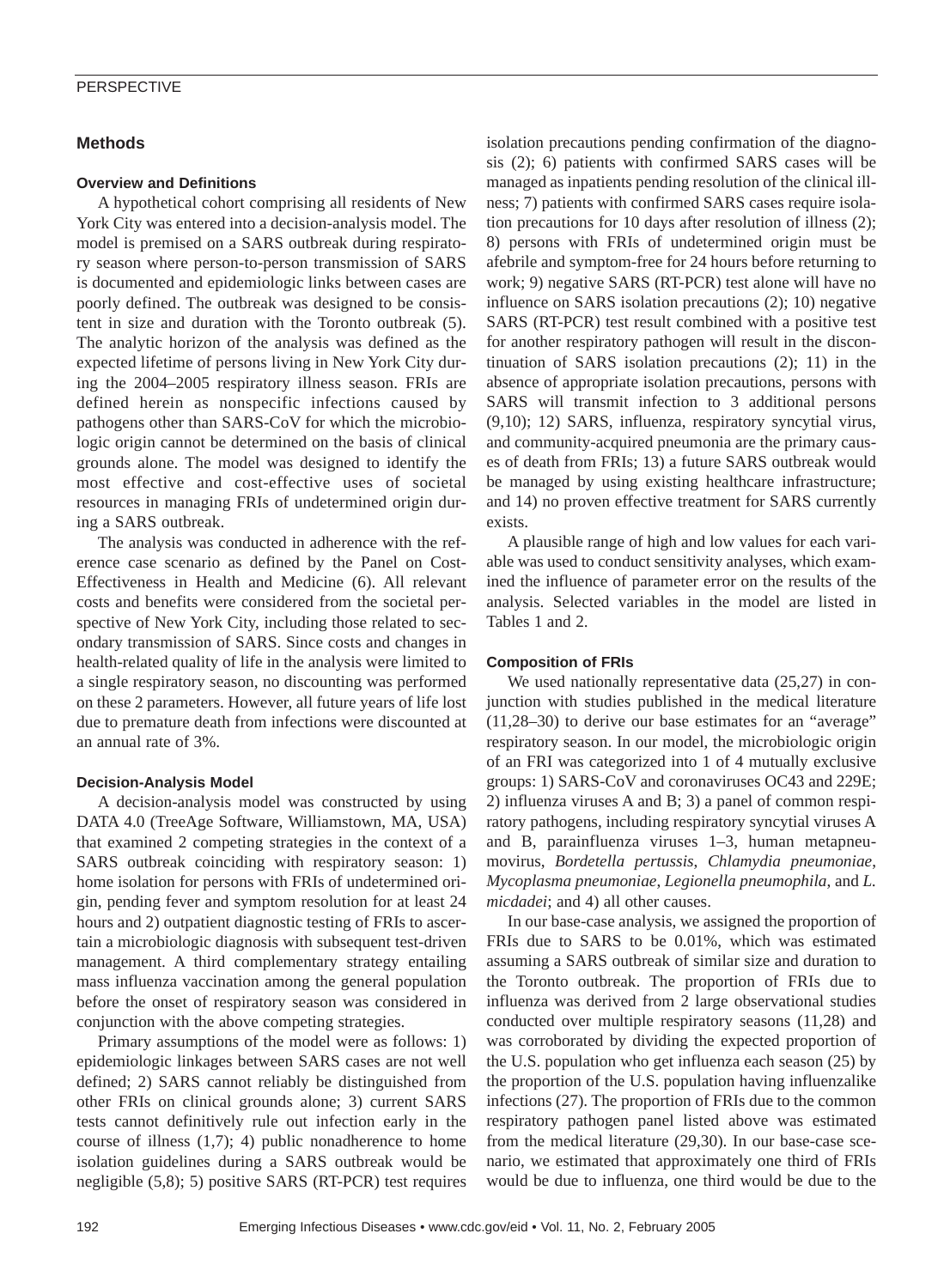panel of common respiratory pathogens, and the remaining one third would be due to other miscellaneous pathogens not indicated above.

#### **Diagnostic Tests**

We evaluated 3 categories of rapid diagnostic tests with optimal turnaround times of <24 hours. The first category constitutes RT-PCR assays capable of detecting SARS-CoV as well as coronaviruses OC43 and 229E (23,24). A second category includes 2 multiplex PCR assays, which, when used in combination, can detect 13 different respiratory pathogens, including influenza viruses A and B, respiratory syncytial viruses A and B, parainfluenza viruses 1–3, human metapneumovirus, *C. pneumoniae*, *M. pneumoniae*, *L. pneumophila*, *L. micdadei*, and *B. pertussis* (20–22). The third category comprises a widely available enzyme immunoassay capable of rapidly detecting infections with influenza A and B (19).

The sensitivity and specificity of these tests were obtained from the medical literature (19–24), while the positive predictive value of each diagnostic test was calculated by incorporating the estimated prevalence of specific pathogens into Bayes' equation.

#### **Influenza Vaccination**

The effectiveness of the influenza vaccine was derived from the medical literature (31). To account for seasonal variation between circulating strains of influenza and the composition of the trivalent vaccine, we varied the effectiveness of the vaccine over a wide range of plausible values in our sensitivity analysis. The average seasonal effectiveness of the influenza vaccine was adjusted by assuming that the vaccine would be poorly matched to circulating influenza strains approximately twice every 10 years (31).

We used data from the U.S. Behavioral Risk Factor Surveillance System to estimate seasonal influenza vaccination rates among the population of New York City (33). In our sensitivity analyses, we evaluated the incremental costs and benefits of raising vaccination rates above this seasonal average.

#### **Management Algorithms**

In our model, the home isolation strategy required persons with FRIs of undetermined origin to remain at home for at least 24 hours after resolution of illness. We assumed that adherence to public health guidelines in the setting of a widespread SARS outbreak would be near universal (5,8). Under this strategy, we assumed that persons would attempt to manage their illness at home by using self-care, visit a healthcare provider if the illness were serious or persistent, or proceed to a hospital if their illness became progressively severe.

The diagnostic evaluation strategy involved outpatient testing of persons with FRIs to ascertain a microbiologic origin. In this strategy, persons with FRIs of undetermined cause would observe home isolation precautions until the results of diagnostic tests were available. We assumed that a positive SARS RT-PCR test would require isolation precautions for the patient, public health intervention, and additional testing to confirm the diagnosis (2). We also assumed that a negative SARS RT-PCR test in conjunction

| Table 1. Selected costs in the decision-analysis model* |          |          |          |                            |
|---------------------------------------------------------|----------|----------|----------|----------------------------|
| Costs†                                                  | Low      | Base     | High     | Source                     |
| Vaccines and medications                                |          |          |          |                            |
| Influenza vaccine                                       | \$10.00  | \$27.78  | \$40.00  | 11                         |
| Antibiotics for FRI‡                                    | \$30.00  | \$64.72  | \$80.00  | 12                         |
| Medical cares                                           |          |          |          |                            |
| Ambulatory clinic visit                                 | \$40.00  | \$60.03  | \$80.00  | 13                         |
| Hospitalization for FRI                                 | \$5,000  | \$11,645 | \$15,000 | 14                         |
| Hospitalization for influenza                           | \$7,500  | \$17,465 | \$25,000 | 14                         |
| Hospitalization for PUI                                 | \$15,000 | \$19.441 | \$25,000 | 14                         |
| <b>Hospitalization for SARS</b>                         | \$20,000 | \$28,502 | \$40,000 | 14,15                      |
| Diagnostic tests                                        |          |          |          |                            |
| Rapid influenza test                                    | \$15.00  | \$26.86  | \$40.00  | 16                         |
| Multiplex¶ RT-PCR                                       | \$50.00  | \$154.02 | \$200.00 | Prodesse Inc., pers. comm. |
| SARS# RT-PCR                                            | \$20.00  | \$54.80  | \$100.00 | Prodesse Inc., pers. comm. |
| Miscellaneous                                           |          |          |          |                            |
| Patient time (per hour)                                 | \$15.00  | \$24.55  | \$30.00  | 17                         |
| Contact investigation (per SARS contact)                | \$100.00 | \$222.94 | \$300.00 | 5,18                       |

\*FRI, febrile respiratory illness; PUI, person under investigation (for SARS); SARS, severe acute respiratory syndrome; RT-PCR, reverse transcriptionpolymerase chain reaction.

†Medical and nonmedical costs were adjusted to 2004 U.S. dollars by using the Consumer Price Index.

#Antimicrobial drug costs are based on a 7-day course of oral levofloxacin.

§Includes laboratory tests, transportation costs, and patient time.

Netects influenza viruses A and B, respiratory syncytial viruses A and B, parainfluenza viruses 1–3, human metapneumovirus, Legionella pneumophila, L. micdadei, Mycoplasma pneumoniae, Chlamydia pneumoniae, and Bordetella pertussis.

#Detects SARS-associated coronavirus and coronaviruses OC43 and 229E.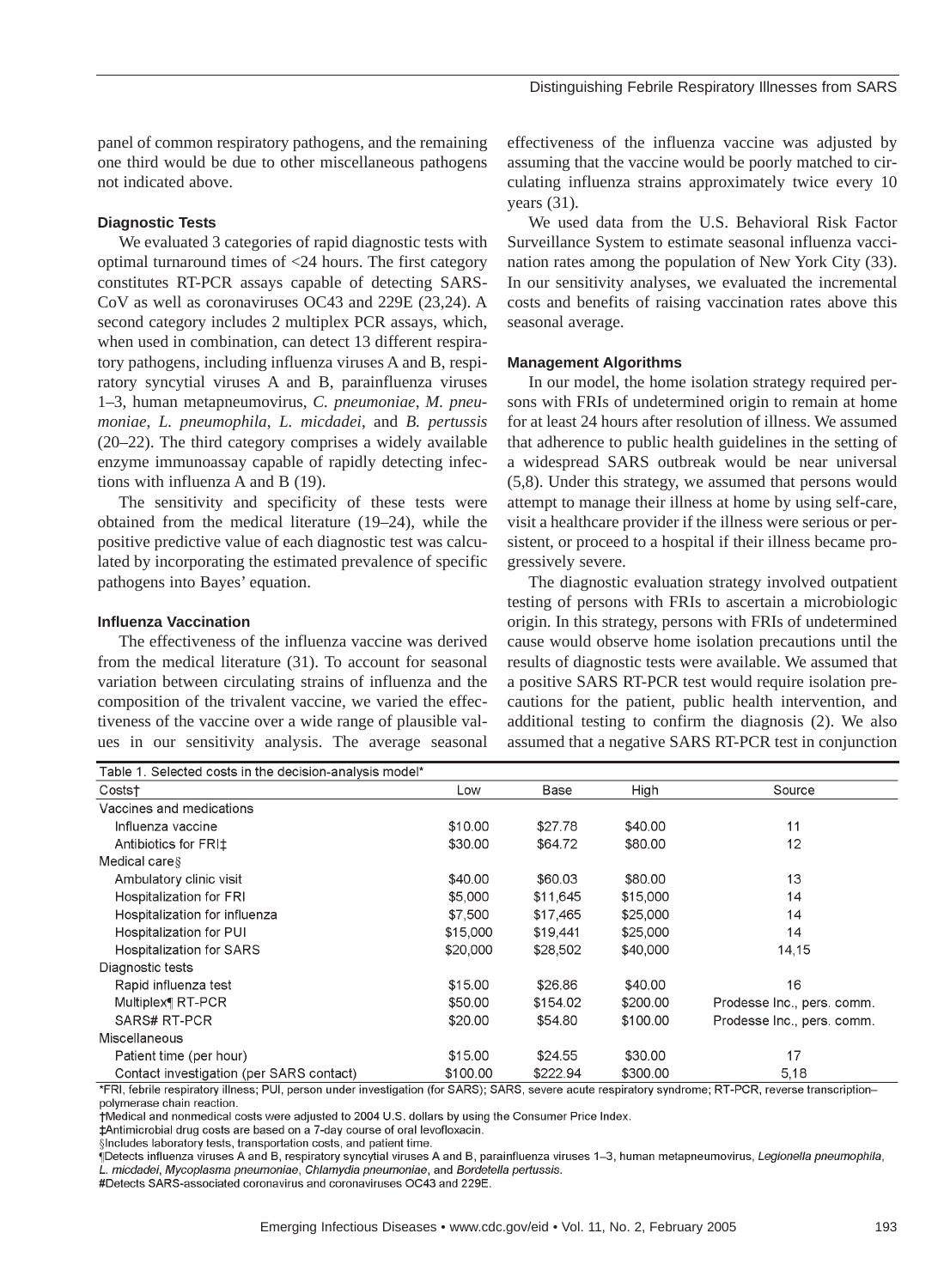|  |  | Table 2. Selected probabilities in the decision-analysis model* |  |
|--|--|-----------------------------------------------------------------|--|
|  |  |                                                                 |  |

| High<br>Selected probabilities<br>Base<br>Source<br>Low<br>Diagnostic tests                                         |  |
|---------------------------------------------------------------------------------------------------------------------|--|
|                                                                                                                     |  |
|                                                                                                                     |  |
| 0.90<br>Sensitivity of influenza test<br>0.50<br>0.70<br>19                                                         |  |
| 19<br>0.80<br>0.95<br>0.99<br>Specificity of influenza test                                                         |  |
| $20 - 22$<br>Sensitivity of multiplex† RT-PCR<br>0.70<br>0.85<br>0.95                                               |  |
| Specificity of multiplex† RT-PCR<br>0.80<br>0.987<br>0.99<br>$20 - 22$                                              |  |
| 0.70<br>4,23<br>Sensitivity of SARS‡ RT-PCR<br>0.25<br>0.95                                                         |  |
| 23,24<br>0.95<br>0.994<br>1.00<br>Specificity of SARS‡ RT-PCR                                                       |  |
| Morbidity and mortality                                                                                             |  |
| Hospitalization due to influenza<br>0.002<br>0.004<br>0.01<br>25                                                    |  |
| 25,26<br>0.0<br>0.01<br>Death due to influenza<br>0.0012                                                            |  |
| Hospitalization due to FRI<br>0.010<br>0.015<br>0.02<br>Calculated                                                  |  |
| 0.0<br>0.0009<br>Calculated<br>Death due to FRI<br>0.01                                                             |  |
| 0.10<br>0.20<br>24<br>Death due to SARS<br>0.15                                                                     |  |
| Miscellaneous probabilities                                                                                         |  |
| 27<br>0.10<br>0.33<br>0.50<br>Probability of an FRI                                                                 |  |
| 0.20<br>Due to influenza<br>0.33<br>0.50<br>11,25,27,28                                                             |  |
| Due to multiplex <sup>+</sup> organisms other than<br>0.20<br>0.33<br>0.50                                          |  |
| 29,30<br>influenza                                                                                                  |  |
| Due to other causes§<br>0.20<br>0.33<br>0.50<br>Calculated                                                          |  |
| 0.0001<br>Due to SARS<br>0.0<br>0.01<br>Assigned                                                                    |  |
| Influenza vaccine effectiveness<br>0.35<br>0.67<br>0.85<br>31                                                       |  |
| Annual probability of poor match between<br>0.05<br>0.20<br>0.50<br>31<br>vaccine and circulating influenza strains |  |
| Probability of successful self-care<br>0.33<br>0.67<br>1.00<br>Assumption<br>management of an FRI at home           |  |
| Probability of receiving outpatient<br>0.33<br>0.67<br>1.00<br>32<br>antimicrobial drugs for an FRI                 |  |
| Miscellaneous values                                                                                                |  |
| 30<br>50<br>90<br>Patient time for outpatient medical visit (min)<br>Estimate                                       |  |
| $\overline{7}$<br>3<br>10<br>31<br>Influenza length of illness (d)                                                  |  |
| 3<br>5<br>Other FRI¶ length of illness (d)<br>Estimate<br>1                                                         |  |
| Average duration of hospitalization, influenza<br>5<br>10.2<br>15<br>14<br>(d)                                      |  |
| 3<br>7.7<br>Average duration of hospitalization, FRI¶ (d)<br>10<br>14                                               |  |
| Average duration of hospitalization, SARS                                                                           |  |
| 10<br>16<br>30<br>15<br>(d)                                                                                         |  |
| <b>HRQL</b> scores                                                                                                  |  |
| <b>HUI</b><br>0.05<br>0.160<br>0.50<br>SARS, hospitalized                                                           |  |
| 0.25<br>0.670<br>0.75<br><b>HUI</b><br>SARS, outpatient                                                             |  |
| 0.50<br>0.785<br>0.95<br>HUI<br>SARS, contact                                                                       |  |
| 0.25<br>FRI, hospitalized<br>0.511<br>0.75<br>HUI                                                                   |  |
| 0.50<br>0.95<br>HUI<br>FRI, outpatient<br>0.804                                                                     |  |
| $\mathbf{2}$<br>3<br>4<br>9,10<br>Reproductive number for SARS#                                                     |  |
| 50<br>5<br>25<br>100<br>Contact investigations (per SARS case)                                                      |  |

\*RT-PCR, reverse transcriptase-polymerase chain reaction; SARS, severe acute respiratory syndrome; FRI, febrile respiratory illness; HRQL, healthrelated quality of life; HUI, Health Utilities Index.

†Refers to influenza viruses A and B, respiratory syncytial viruses A and B, parainfluenza viruses 1-3, human metapneumovirus, Legionella pneumophila, L. micdadei, Mycoplasma pneumoniae, Chlamydia pneumoniae, and Bordetella pertussis.

‡Detects SARS-associated coronavirus and coronaviruses OC43 and 229E.

§Febrile respiratory illnesses not due to SARS, influenza viruses A and B, respiratory syncytial viruses A and B, parainfluenza viruses 1–3, human metapneumovirus, L. pneumophila, L. micdadei, M. pneumoniae, C. pneumoniae, and B. pertussis.

¶Febrile respiratory illnesses not due to SARS or influenza viruses A and B.

#In the absence of public health interventions.

with a positive test for an alternate respiratory pathogen would lead to the elimination of isolation precautions (2). If all test results were negative, we assumed that isolation precautions would remain in effect, since current SARS RT-PCR assays are not sufficiently sensitive to rule out SARS (2). We also assumed that persons with FRIs, for which the microbiologic origin was confirmed to be due to a pathogen other than SARS-CoV, would return to work only after resolution of their illness.

Under each strategy, we considered the possibility that persons with FRIs seeking medical care might receive antimicrobial drugs during their evaluation. We estimated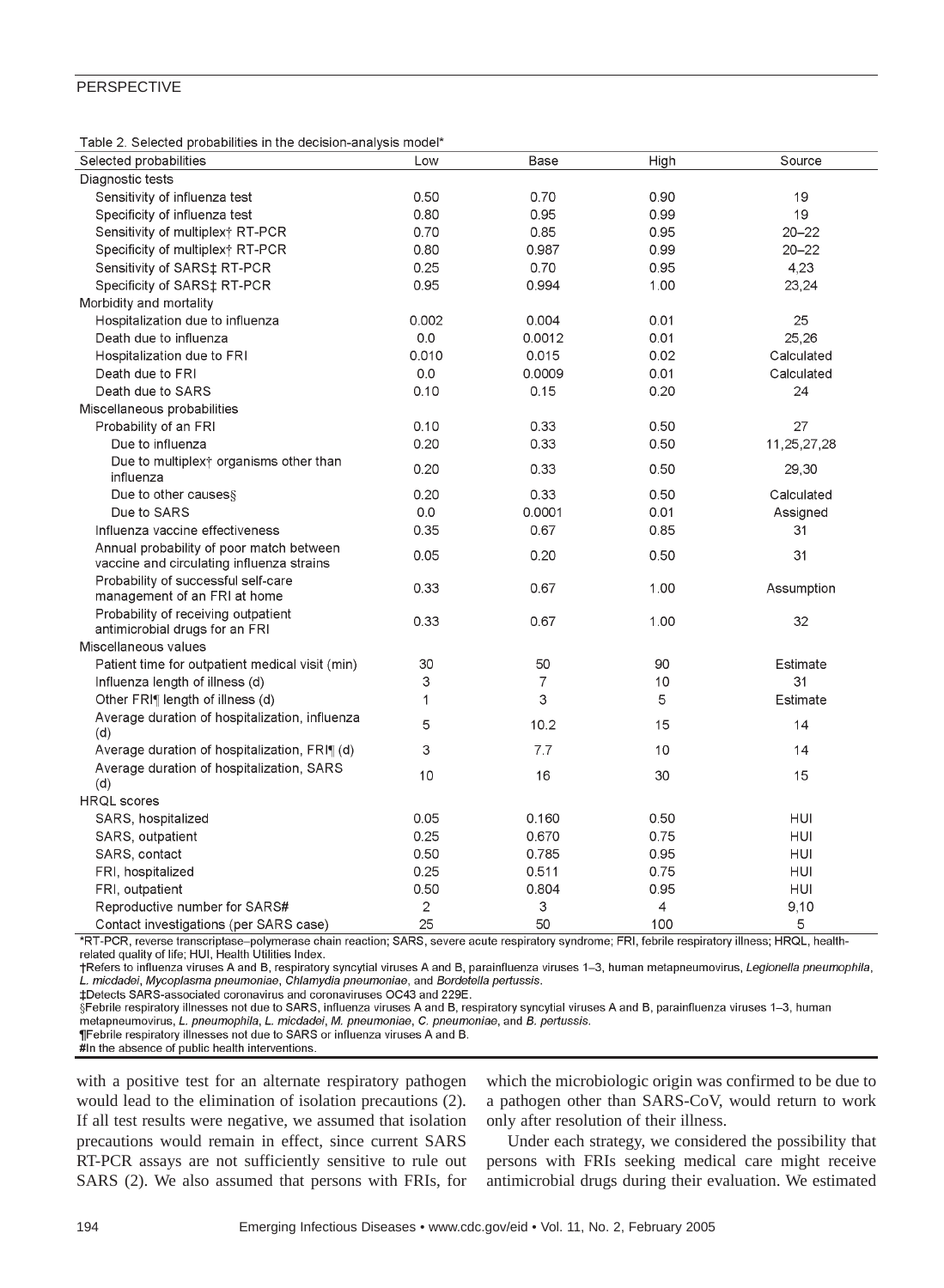this probability by using data from the National Ambulatory Medical Care Survey (32).

### **Illness and Death**

Changes in health-related quality of life (HRQL), including the impact of isolation, due to SARS and other FRIs were derived by using the Health Utilities Index Mark 3 (HUI) (34). We used the HUI to minimize double counting of productivity losses, since HRQL scores generated from this instrument do not include productivity losses (William Furlong, pers. comm.). Parameters for the HUI were derived from a panel of 4 specialist physicians with clinical experience managing SARS patients in Toronto. These physicians did not directly value health states, but rather functioned as expert "describers," who facilitated the mapping of heath states to community-based preference scores from the HUI.

SARS, influenza, respiratory syncytial virus, and community-acquired pneumonia due to typical and atypical bacteria were assumed to be the primary contributors of death from FRIs on a population level. Mortality data for community-acquired pneumonia were obtained from the National Center for Health Statistics (35); data for SARS, influenza, and respiratory syncytial virus were obtained from the medical literature (24,26,36). We estimated that patients with SARS would each transmit infection to 3 other persons if appropriate isolation precautions were not observed (e.g., false-negative SARS RT-PCR test combined with a false-positive test for an alternate diagnosis)  $(9,10)$ .

#### **Costs and Charges**

Costs attributable to transportation, ambulatory care (13), laboratory tests (16), influenza vaccination (11), antimicrobial agents (12), hospitalization (14,15), public health investigation (5,18), and patient time (17) were included in the analysis. Transportation costs to see a medical provider were derived by using U.S. national data and were adjusted to account for the estimated proportion of the population driving, using public transportation, or traveling by other means such as biking or walking. The base cost of an ambulatory care visit was estimated by using the national average 2000 Medicare reimbursement rates for a focused medical evaluation (CPT-code 99213); the cost of the rapid influenza test was derived from the Centers for Medicare and Medicaid Services (16). The costs of the SARS RT-PCR assay and the multiplex PCR assays used to detect the common respiratory pathogen panel were obtained from a test manufacturer and included 15 minutes of technician time (Prodesse Inc., pers. comm.)(18).

Influenza vaccination and antimicrobial drug costs were obtained by using average wholesale prices of pharmaceuticals (11,12). The costs and frequency of adverse reactions to influenza vaccination were estimated from the medical literature and incorporated into the net costs and benefits of the vaccine (37).

Hospital charges and the average length of stay for patients with influenza and other respiratory infections requiring hospitalization were estimated from the Healthcare Cost and Utilization Project (14). The Medicare Provider Analysis and Review system was used to derive cost-to-charge ratios and subsequently convert hospital charges into societal costs (38). Per diem hospitalization costs for SARS were approximated by using ICD-9 code 769, "respiratory distress syndrome," which was subsequently multiplied by the average length of stay for hospitalized patients with SARS (15). Public health costs, including contact investigation, were estimated from the Toronto SARS experience (5).

Patient time costs were estimated from data on the median salary of persons living in New York City and included time spent in travel and receiving medical care (17). When applicable, medical and nonmedical costs were adjusted to 2004 U.S. dollars by using the Consumer Price Index. The potential economic effects of a SARS outbreak on tourism or other commercial industries were not considered in the analysis.

### **Results**

If SARS were to resurface during the 2004–2005 respiratory season and the timely establishment of epidemiologic links between SARS cases was not possible, our analysis estimates that the societal costs for New York City would exceed \$2.0 billion for each month in which the SARS outbreak and respiratory season coincided.

In our base-case analysis, we found the use of multiplex PCR assays to detect infections with a broad panel of common respiratory pathogens to be the dominant strategy, saving \$79 million and resulting in the gain of 8,474 quality-adjusted life-years (QALYs) relative to a strategy of home isolation. If SARS RT-PCR testing were used in conjunction with multiplex PCR assays in our base-case scenario, however, we estimate that costs would increase by about \$87 million and have lower effectiveness than multiplex PCR testing alone. These findings are directly related to the very low positive predictive value of the SARS RT-PCR test under low prevalence conditions and the harm resulting from false-positive test results.

If SARS testing were unavailable, confirming an alternate diagnosis for an FRI would be the most effective and least expensive strategy, dominating a strategy of influenza testing alone or home isolation. However, if multiplex PCR testing were also unavailable, home isolation would be the least expensive strategy, albeit less effective than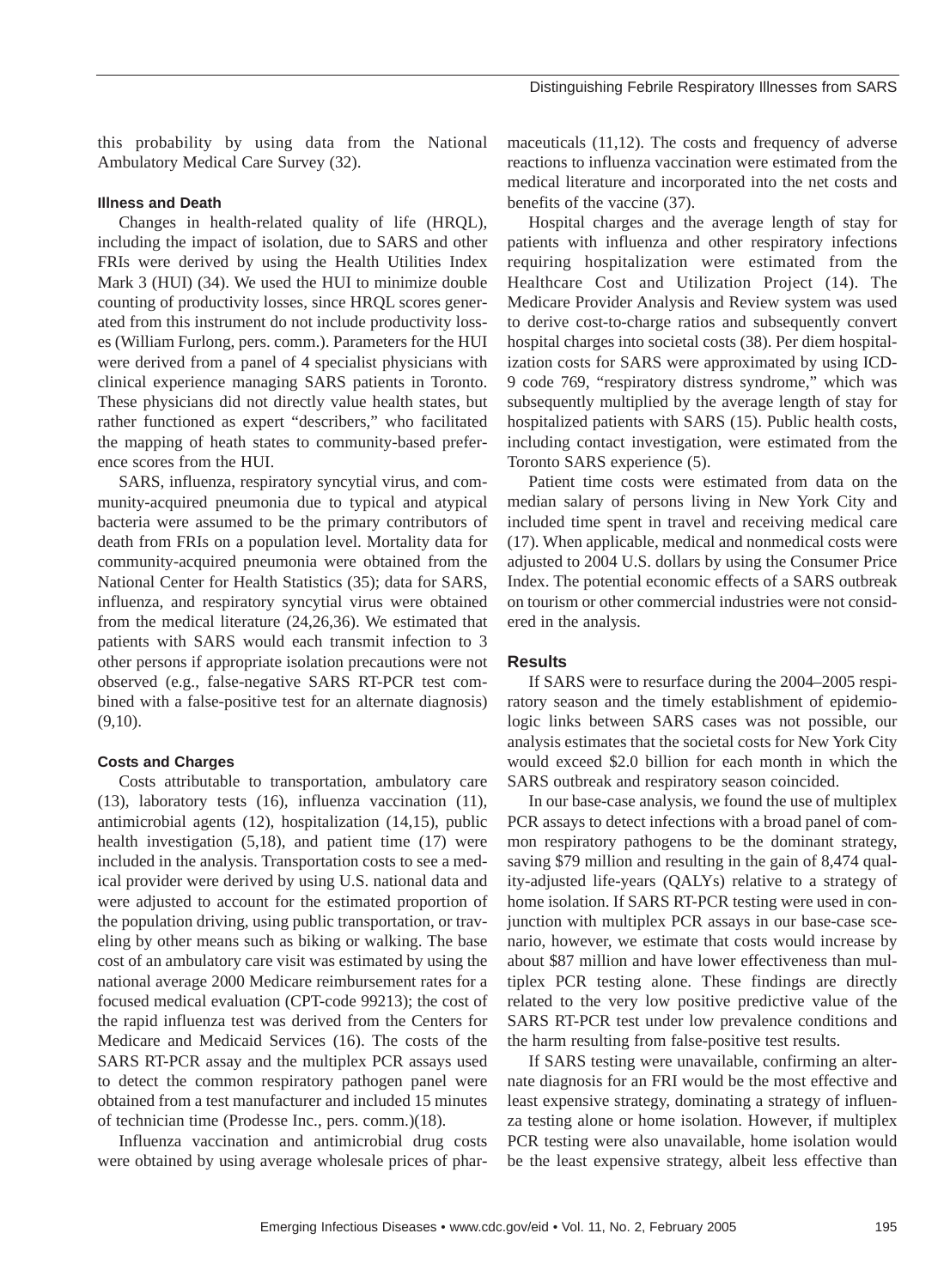testing for influenza alone. Rapid influenza testing would be accomplished at an incremental cost of \$9.0 million but would result in gains of 5,286 QALYs (incremental costeffectiveness ratio of \$1,702 per QALY gained). If the described outbreak were to unfold, a campaign to increase influenza vaccination rates among the general population before the onset of respiratory season would save an estimated \$5.0 million and lead to the gain of 128 QALYs for each percentage of New York City's population vaccinated above the seasonal baseline.

The total costs, the number of QALYs gained, and the incremental cost-effectiveness of each strategy in the model is shown in Table 3. The results of sensitivity analyses are shown in Table 4 and Figure 1. Algorithms outlining optimal treatment strategies under different testing capabilities are shown in Figure 2.

## **Discussion**

Our analysis indicates that current diagnostic limitations in discriminating SARS from other common FRIs could have enormous public health and economic consequences, particularly if epidemiologic links between SARS cases were to become tenuous. Under such conditions, we found that most costs would not be related to SARS infections themselves, but rather to procedural changes in the management of other FRIs due to the known or perceived presence of SARS.

We report 3 key findings with direct policy relevance. First, in our base analysis, the most efficient mechanism for discriminating SARS infections from other FRIs involves excluding SARS by confirming an alternate diagnosis. This approach is the most cost-effective strategy under low prevalence conditions since the positive predictive value of SARS RT-PCR tests would be extremely low, and false-positive SARS tests would have deleterious societal repercussions. While the Centers for Disease Control and Prevention supports an approach of excluding SARS by confirming an alternate diagnosis (2), caution is advised since SARS coinfection with other respiratory pathogens, including the human metapneumovirus, has been documented (39).

Second, we demonstrate that SARS testing under low prevalence conditions would be detrimental from both a public health and an economic perspective. In our analysis, the low positive predictive value of the SARS RT-PCR test translates into unnecessary costs from diagnostic testing, public health interventions, and lost opportunity costs for persons with false-positive test results. Moreover, negative consequences on quality of life would occur when persons are incorrectly diagnosed as having an infection with SARS. Our sensitivity analyses indicate that SARS diagnostic testing should not be performed unless the prevalence or pretest probability of SARS among persons presenting with FRIs exceeds 0.1%.

Third, the use of influenza vaccination as a means to distinguish SARS from influenza has been debated (40). In our analysis, we find that if SARS reemerged during respiratory season, higher rates of influenza vaccination among the general population would lead to both health benefits and economic savings. These savings would occur by reductions in influenza illness and death, reductions in costs related to the investigation and isolation of persons with FRIs, and increases in the pretest probability of SARS and, therefore, the positive predictive value of SARS diagnostic testing. The policy implications of these findings, however, must be carefully considered in the context of available influenza vaccine supplies and must ensure their prioritization for groups at high risk (40).

Our analysis has several limitations. Foremost was our inability to derive specific estimates of the proportion of FRIs due to specific pathogens. Since the seasonal composition of respiratory viruses and bacteria varies across regions and seasons, we attempted to derive estimates that best reflected seasonal averages. Although national

| Table 3. Cost-effectiveness of strategies for managing FRIs of undetermined etiology* |                     |             |                                                       |
|---------------------------------------------------------------------------------------|---------------------|-------------|-------------------------------------------------------|
|                                                                                       | Monthly total       |             |                                                       |
| Available public health strategies                                                    | Costs (\$ billion)+ | QALY gained | Incremental cost-effectiveness (cost per QALY gained) |
| Home isolation                                                                        | 2.13                |             |                                                       |
| Influenza testing                                                                     | 2.14                | 5.286       | \$1,702                                               |
| Home isolation                                                                        | 2.13                | 0           |                                                       |
| Influenza testing                                                                     | 2.14                | 5,286       | Dominated                                             |
| Multiplex RT-PCR testingt                                                             | 2.05                | 8,474       | Savings                                               |
| Home isolation                                                                        | 2.13                | 0           |                                                       |
| SARS + influenza testing                                                              | 2.19                | 5.280       | Dominated                                             |
| Influenza testing                                                                     | 2.14                | 5.286       | Dominated                                             |
| SARS + multiplex RT-PCR testingt                                                      | 2.14                | 8,429       | Dominated                                             |
| Multiplex RT-PCR testingt                                                             | 2.05                | 8.474       | Savings                                               |

\*FRI, febrile respiratory illness; QALY, quality-adjusted life-year; RT-PCR, reverse transcription-polymerase chain reaction; -, reference category. †Shown in 2004 U.S. dollars rounded to the nearest 10 million.

tMultiplex RT-PCR testing to detect influenza viruses A and B, respiratory syncytial viruses A and B, parainfluenza viruses 1–3, human metapneumovirus, Bordetella pertussis, Chlamydia pneumoniae, Mycoplasma pneumoniae, Legionella pneumophila, and L. micdadei.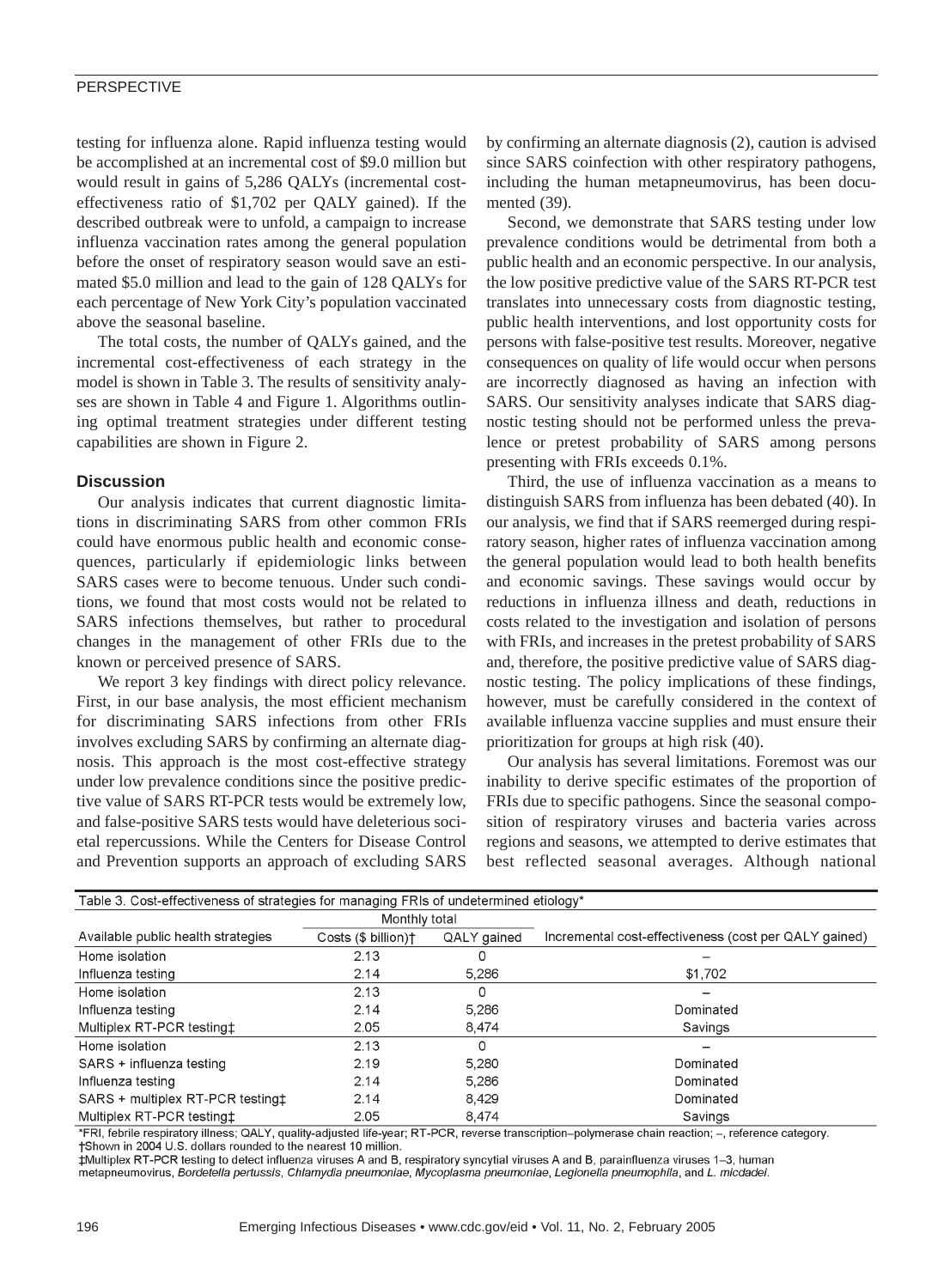| SARS prevalence (%) <sup>†</sup>                                   | Appropriate strategy                                                                                                                                                                                                                                                                                                                                                                                                                               |
|--------------------------------------------------------------------|----------------------------------------------------------------------------------------------------------------------------------------------------------------------------------------------------------------------------------------------------------------------------------------------------------------------------------------------------------------------------------------------------------------------------------------------------|
| Broad testing capabilities <sup>+</sup>                            |                                                                                                                                                                                                                                                                                                                                                                                                                                                    |
| < 0.1%                                                             | Multiplex§ RT-PCR testing alone is the most effective and least expensive (i.e., dominant)<br>strategy.                                                                                                                                                                                                                                                                                                                                            |
| $0.1\% - 0.9\%$                                                    | Combination of SARS and multiplex <sub>§</sub> RT-PCR testing is the most effective strategy, while<br>multiplex PCR testing alone is the least expensive strategy.                                                                                                                                                                                                                                                                                |
| $>0.9\%$                                                           | Combination of SARS and multiplex <sup>+</sup> RT-PCR§ testing is the most effective strategy, while home<br>isolation is the least expensive strategy.                                                                                                                                                                                                                                                                                            |
| Intermediate testing capabilities¶                                 |                                                                                                                                                                                                                                                                                                                                                                                                                                                    |
| $&0.9\%$                                                           | Multiplex§ RT-PCR testing alone is the most effective and least expensive (i.e., dominant)<br>strategy.                                                                                                                                                                                                                                                                                                                                            |
| $>0.9\%$                                                           | Multiplex§ RT-PCR testing alone is the most effective strategy, while home isolation is the least<br>expensive strategy.                                                                                                                                                                                                                                                                                                                           |
| Minimal testing capabilities#                                      |                                                                                                                                                                                                                                                                                                                                                                                                                                                    |
| $<$ 1.9%                                                           | Rapid influenza testing is more effective than home isolation.                                                                                                                                                                                                                                                                                                                                                                                     |
| Any                                                                | Home isolation is less expensive than rapid influenza testing.                                                                                                                                                                                                                                                                                                                                                                                     |
| Influenza is >36% of FRIs                                          | Rapid influenza testing is the dominant strategy.                                                                                                                                                                                                                                                                                                                                                                                                  |
| *Prevalence or pretest probability of SARS among circulating FRIs. | *SARS, severe acute respiratory syndrome; FRI, febrile respiratory illness; RT-PCR, reverse transcription-polymerase chain reaction.                                                                                                                                                                                                                                                                                                               |
| 229E (with test turnaround times <24 hours).                       | ‡Capable of performing rapid influenza antigen detection tests, multiplex polymerase chain reaction assays to detect influenza viruses A and B,<br>respiratory syncytial viruses A and B, parainfluenza viruses 1–3, human metapneumovirus, Bordetella pertussis, Chlamydia pneumoniae, Mycoplasma<br>pneumoniae, Legionella pneumophila, and L. micdadei, and coronavirus assays to detect SARS-associated coronavirus and coronaviruses OC43 and |

Table 4. Threshold values from one-way sensitivity analyses\*

§Refers to influenza viruses A and B, respiratory syncytial viruses A and B, parainfluenza viruses 1–3, human metapneumovirus, B. pertussis, C. pneumoniae, M. pneumoniae, L. pneumophila, and L. micdadei.

TCapable of performing rapid influenza antigen detection tests, multiplex PCR assays to detect influenza viruses A and B, respiratory syncytial viruses A and B, parainfluenza viruses 1–3, human metapneumovirus, *B. pertussis, C. pneumoniae, M. pneumoniae, L. pneumophila,* and *L. micdadei* (with test turnaround times of <24 hours)

#Capable of performing rapid influenza antigen detection tests (with test turnaround times of <24 hours)

surveillance data on influenza are available, information on other common respiratory pathogens are more limited, since most of these pathogens are self-limited, nonreportable diseases, for which treatment is infrequently sought.

We estimated the sensitivity of current SARS RT-PCR assays to be  $\approx$ 70% (4); however, we recognize that the type of specimen tested and the timing of collection can influence the test's sensitivity (4,36). In our base-case scenario, in which SARS represented 0.01% of all circulating FRIs, changes in SARS RT-PCR test sensitivity had a negligible impact on overall societal costs and population health. If the pretest probability of SARS were to increase substantially above our baseline, however, SARS RT-PCR test sensitivity would have an increasingly important influence on the effectiveness of strategies involving SARS testing.

Our reported test sensitivity for the multiplex PCR assays, which detect common respiratory viruses and bacteria, is lower than values reported in the medical literature (20–22). Since estimates in the literature reflect experimental conditions and are essentially measures of test efficacy, we wished to estimate real-world effectiveness of these tests by taking into account factors such as ineffective specimen collection methods, delays in laboratory testing, or other related factors.

Our analysis demonstrates that influenza vaccination would lead to cost-savings, which has been reported in other studies of healthy adults in the pre-SARS era (31,37). However, the specific benefits quantified in our analysis would only be realized if the conditions of the model were to occur, i.e., the reemergence of SARS during a respiratory season, when epidemiologic links between cases are poorly defined.

Finally, our analysis does not adequately address the complexities of microbiologic coinfection in the development of FRIs. While our model allows for multiple positive test results, we assume that only 1 organism is responsible for causing an FRI. This issue is particularly relevant when considering SARS coinfection with other respiratory organisms (39). Nonetheless, in our analysis the effect of SARS coinfection on a population level is minimal given that SARS-CoV infections make up only 0.01% of all FRIs.

Speculation about the reemergence of SARS has prompted heightened surveillance by health officials worldwide. Given that SARS has resurfaced in each of the past 2 respiratory seasons in the absence of accidental laboratory exposures, SARS-CoV may reappear annually at times when FRIs are widely prevalent among the general population. Even if the world does not experience another large-scale, multinational outbreak, healthcare providers around the globe will continue to see patients with nonspecific FRIs who are incidentally returning from SARSaffected areas. This fact underscores the importance of having evidence-based guidelines to facilitate the timely and accurate distinction of SARS infections from other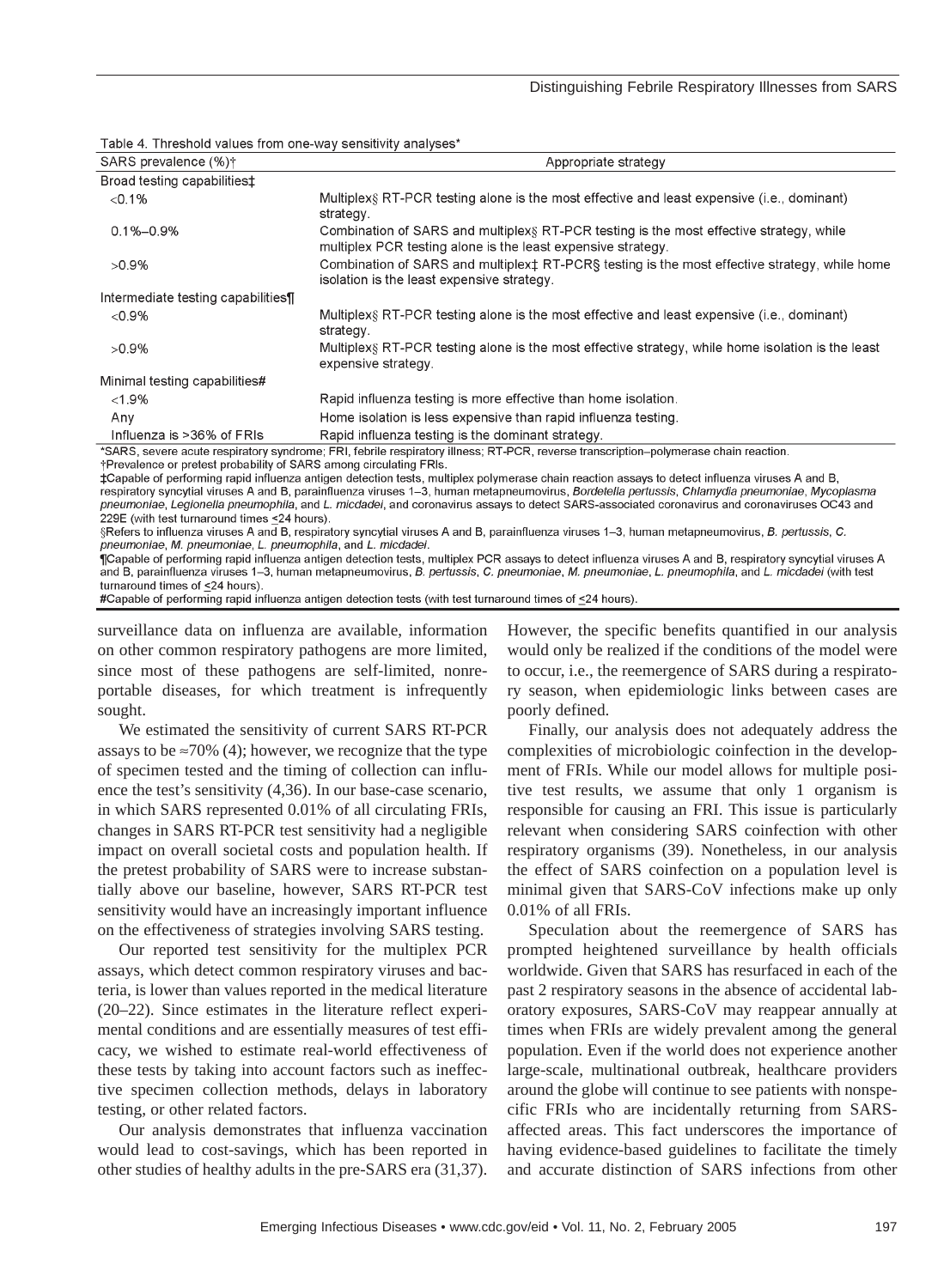

Figure 1. Two-way sensitivity analysis on the prevalence (i.e., pretest probability) of severe acute respiratory syndrome and influenza among undifferentiated febrile respiratory illnesses. A) Preferred strategies to minimize societal costs. B) Preferred strategies to maximize societal health.

FRIs of lesser public health importance. Our analysis provides guidance on the most effective and efficient use of resources when managing persons with FRIs of undetermined etiology when the epidemiologic history for SARS is either unavailable or unreliable. Our findings will help policy makers and healthcare practitioners make decisions based on available evidence and avoid decisions that are driven by fear and misinformation.

#### **Acknowledgments**

We are indebted to James Brunton, Kevin Gough, Mona Loutfy, and Sharon Walmsely for sharing their SARS knowledge and experience; Arthur Slutsky for his insightful comments on the manuscript; Marisa Creatore and Peter Gozdyra for their assistance in developing the decision analysis model; and Mohammad Keshoofy for his assistance in preparing this manuscript.

This research was jointly conducted by the Inner City Health Research Unit, St. Michael's Hospital, Toronto, and the Mailman School of Public Health, Columbia University, New York City.

Funding for this study was provided by the Canadian Institutes of Health Research and Columbia University. Joshua



Figure 2. Optimal management of undifferentiated febrile respiratory illnesses under different testing capabilities. pSARS, prevalence (i.e., pretest probability) of severe acute respiratory syndrome among febrile respiratory illnesses. Values are rounded to the nearest fraction.

Graff Zivin is the recipient of an unrestricted research grant from the Merck Company Foundation to study medical innovation and health policy. None of the authors bears financial conflicts of interest pertaining to influenza vaccination, diagnostic tests, or any other elements of the study.

Dr. Khan is an infectious diseases specialist with advanced training in preventive medicine and public health. He is an assistant professor of medicine at St. Michael's Hospital, University of Toronto, where he conducts research on infectious diseases in new immigrant and refugee populations. His additional research interests include population mobility, the global movement of infectious diseases, health economics, and decision and costeffectiveness analyses.

#### **References**

- 1. Centers for Disease Control and Prevention. Revised U.S. surveillance case definition for severe acute respiratory syndrome (SARS) and update on SARS cases—United States and worldwide, December 2003. MMWR Morb Mortal Wkly Rep. 2003;52:1202–6.
- 2. Centers for Disease Control and Prevention. Clinical guidance on the identification and evaluation of possible SARS-CoV disease among persons presenting with community-acquired illness [monograph on the Internet]. 2004 Jan 8 [cited 2004 Jan 28]. Available from http://www.cdc.gov/ncidod/sars/pdf/clinicalguidance.pdf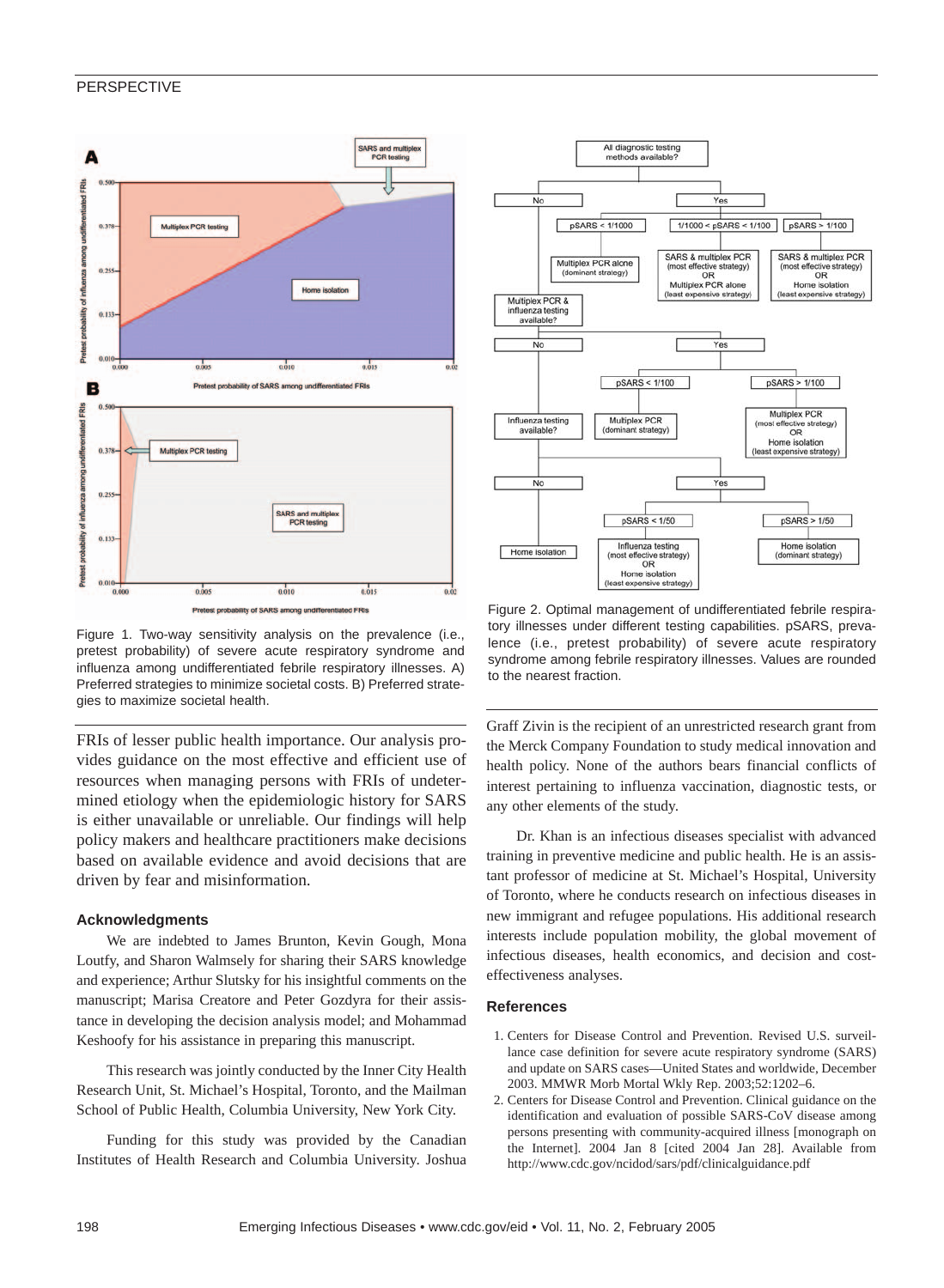- 3. Centers for Disease Control and Prevention. Public health guidance for community-level preparedness and response to severe acute respiratory syndrome (SARS) version 2/3 [monograph on the Internet]. 2004 Jul 20 [cited 2004 Nov 23]. Available from http://www.cdc. gov/ncidod/sars/guidance
- 4. World Health Organization. Summary of the discussion and recommendations of the SARS laboratory workshop [monograph on the Internet]. 2003 Oct 22 [cited 2004 Jan 28]. Available from http://www.who.int/csr/sars/guidelines/en/SARSLabmeeting.pdf
- 5. Basrur SV. Toronto Public Health's response to the severe acute respiratory syndrome (SARS) outbreak 2003. Report to board of health [monograph on the Internet]. 2003 Sep 9 [cited 2004 Jan 28]. Available from http://www.city.toronto.on.ca/health/pdf/boh\_2003 sept15\_tph\_response\_to\_sars.pdf
- 6. Gold MR, Siegel JE, Russel LB, Weinstein MC, editors. Cost-effectiveness in health and medicine. New York: Oxford University Press; 1996.
- 7. Centers for Disease Control and Prevention. Interpreting SARS-CoV test results from CDC and other public health laboratories [monograph on the Internet]. 2004 Jan 8 [cited 2004 Jan 28]. Available from http://www.cdc.gov/ncidod/sars/guidance/F/pdf/app7.pdf
- 8. Blendon RJ, Benson JM, DesRoches CM, Raleigh E, Taylor-Clark K. The public's response to severe acute respiratory syndrome in Toronto and the United States. Clin Infect Dis. 2004;38:925–31.
- 9. Lipsitch M, Cohen T, Cooper B, Robins J, Ma S, James L, et al. Transmission dynamics and control of severe acute respiratory syndrome. Science. 2003;300:1966–70.
- 10. Riley S, Fraser C, Donnelly CA, Ghani AC, Abu-Raddad LJ, Hedley AJ, et al. Transmission dynamics of the etiological agent of SARS in Hong Kong: impact of public health interventions. Science. 2003;300:1961–6.
- 11. Bridges C, Thompson W, Meltzer M, Reeve G, Talamonti W, Cox N, et al. Effectiveness and cost-benefit of influenza vaccination of healthy working adults. JAMA. 2000;284:1655–63.
- 12. Drug topics red book: pharmacy's fundamental resource. Montvale (NJ): Medical Economics; 2003.
- 13. Centers for Medicare and Medicaid Services. Medicare payment systems and coding files – physician fee schedule [monograph on the Internet]. [cited 2004 Jan 28]. Available from http://www.cms.gov/physicians/pfs/default.asp
- 14. Agency for Healthcare Research and Quality. Healthcare cost and utilization project [database on the Internet]. 2001 [cited 2004 Jan 28]. Available from http://hcup.ahrq.gov/HCUPnet.asp
- 15. Ontario Ministry of Health and Long Term Care, Public Health Division, Epi-Centre. SARS database. 2004. Toronto, Canada.
- 16. Centers for Medicare and Medicaid Services. Medicare payment systems and coding files – clinical laboratory fee schedule [monograph on the Internet]. [cited 2004 Jan 28]. Available from http://www.cms.gov/providers/pufdownload/default.asp#labfee
- 17. Bureau of Labor Statistics. Mean hourly earnings and weekly hours by selected characteristics, private industry and state and local government [monograph on the Internet]. 2002 Apr [cited 2004 Jan 28]. Available from http://www.bls.gov/ncs/ocs/sp/ncbl0497.txd
- 18. Bureau of Labor Statistics. National occupational employment and wage estimates; healthcare practitioner and technical occupations [monograph on the Internet]. 2003 Nov 26 [cited 2004 Jan 28]. Available from http://www.bls.gov/oes/2002/oes\_29He.htm
- 19. Centers for Disease Control and Prevention. Laboratory diagnostic procedures for influenza [monograph on the Internet]. [cited 2004 Jan 28]. Available from: http://www.cdc.gov/flu/professionals/labdiagnosis.htm
- 20. Hindiyeh M. Hillyard DR. Carroll KC. Evaluation of the Prodesse Hexaplex multiplex PCR assay for direct detection of seven respiratory viruses in clinical specimens. Am J Clin Pathol. 2001;116:218–24.
- 21. Fan J. Henrickson KJ. Savatski LL. Rapid simultaneous diagnosis of infections with respiratory syncytial viruses A and B, influenza viruses A and B, and human parainfluenza virus types 1, 2, and 3 by multiplex quantitative reverse transcription-polymerase chain reaction-enzyme hybridization assay (Hexaplex). Clin Infect Dis. 1998;26:1397–402.
- 22. Welti M, Jaton K, Altwegg M, Sahli R, Wenger A, Bille J. Development of a multiplex real-time quantitative PCR assay to detect *Chlamydia pneumoniae*, *Legionella pneumophila* and *Mycoplasma pneumoniae* in respiratory tract secretions. Diagn Microbiol Infect Dis. 2003;45:85–95.
- 23. Chan HK, Poon LLLM, Cheng VCC, Guan Y, Hung IFN, Kong J, et al. Detection of SARS coronavirus in patients with suspected SARS. Emerg Infect Dis [serial on the Internet]. 2004 Feb [cited 2004 Jan 28]. Available from http://www.cdc.gov/ncidod/EID/vol10no2/03- 0610.htm
- 24. World Health Organization. Consensus document on the epidemiology of severe acute respiratory syndrome [monograph on the Internet]. 2003 [cited 2004 Jan 28]. Available from http://www.who.int/csr/ sars/en/WHOconsensus.pdf
- 25. Centers for Disease Control and Prevention. Influenza: the disease [monograph on the Internet]. 2004 Nov 15 [cited 2004 Nov 23]. Available from http://www.cdc.gov/flu/about/disease.htm
- 26. Thompson WW, Shay DK, Weintraub E, Brammer L, Cox N, Anderson LJ, et al. Mortality associated with influenza and respiratory syncytial virus in the United States. JAMA. 2003;289:179–86.
- 27. Adams PF, Hendershot GE, Marano MA. Current estimates from the National Health Interview Survey, 1996. National Center for Health Statistics. Vital Health Stat. 1099;10.
- 28. Zambon M, Stockton J, Clewley J, Fleming D. Contribution of influenza and respiratory syncytial virus to community cases of influenza-like illness: an observational study. Lancet. 2001;358:1410–6.
- 29. Lieberman D, Shvartzman P, Ben-Yaakov M, Lazarovich Z, Hoffman S, Mosckovitz R, et al. Etiology of respiratory tract infection in adults in a general practice setting. Eur J Clin Microbiol Infect Dis. 1998;17:685–9.
- 30. Lieberman D, Lieberman D, Korsonsky I, Ben-Yaakov M, Lazarovich Z, Friedman MG, et al. A comparative study of the etiology of adult upper and lower respiratory tract infections in the community. Diagn Microbiol Infect Dis. 2002;42:21–8.
- 31. Nichol K. Cost-benefit analysis of a strategy to vaccinate healthy working adults against influenza. Arch Intern Med. 2001;161:749–59.
- 32. Steinman M, Landefeld C, Gonzales R. Predictors of broad-spectrum antibiotic prescribing for acute respiratory tract infections in adult primary care. JAMA. 2003;289:719–25.
- 33. Centers for Disease Control and Prevention. Behavioral Risk Factor Surveillance System [database on the Internet]. [cited 2004 Jan 28]. Available from http://www.cdc.gov/brfss/
- 34. Feeny DH, Furlong W, Boyle M, Torrance GW. Multiattribute health status classification systems: Health Utilities Index. Pharmacoeconomics. 1995;7:490–502.
- 35. Multiple cause of death public use file for 2000 data [software]. Hyattsville (MD): National Center for Health Statistics; 2000.
- 36. Peiris JSM, Yuen KY, Osterhaus ADME, Stöhr K. The severe acute respiratory syndrome. N Engl J Med. 2003;349:2431–41.
- 37. Muennig P, Khan K. Cost-effectiveness of vaccination versus treatment of influenza in healthy adolescents and adults. Clin Infect Dis. 2001;33:1879–85.
- 38. Centers for Medicare and Medicaid Services. Medicare provider and analysis review (MEDPAR) of short stay hospitals, 2001 [monograph on the Internet]. 2004 Sep 17 [cited 2004 Nov 23]. Available from http://cms.hhs.gov/statistics/medpar/default.asp